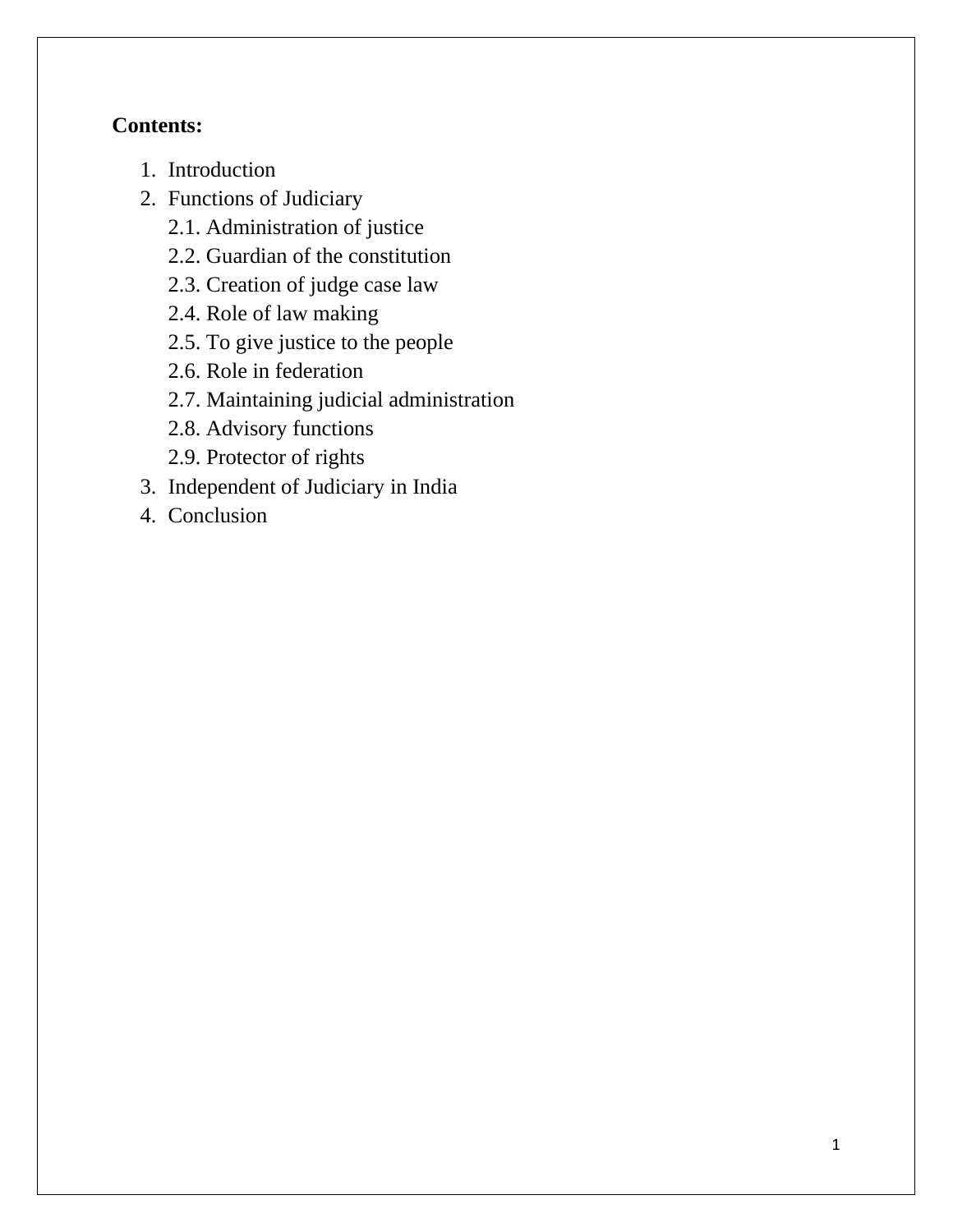# **"JUDICIARY AND ITS FUNCTIONS"**

### **1. Introduction:**

Judiciary, legislature and executive are the three branches of the State. In India, we've an impartial judiciary. The other organs of the government can't intrude with the functioning of the judiciary. Judiciary is that department of government which translates law, settles disputes and administers justice. Laws are like lifeless letters without courts to explain and expound their which means. Judiciary is the watchdog of democracy, father or mother of the charter as well as champion of liberty.

In India the shape of judiciary is sort of a pyramid. The Supreme Court is at the apex, under it, there are High Courts, the next step within the hierarchy are the district courts and at the bottom of the judicial pyramid are the subordinate courts. In India, the courts from pinnacle to bottom cope with the disputes springing up underneath the legal guidelines enacted by way of the Union Parliament in addition to via country legislatures.

#### **2. Functions of Judiciary:**

#### **2.1. Administration of justice:**

The chief function of the judiciary is to apply the law to unique cases or in settling disputes. When a dispute is delivered earlier than the courts it 'determines the facts' involved through proof provided with the aid of the contestants. The regulation then proceeds to determine what regulation is applicable to the case and applies it. If someone is determined guilty of violating the law in the course of the trial, the courtroom will impose a penalty on the responsible person. To practice the law to unique instances or disputes. When it brought before the courts and renders the best awards and judgment. Creation of decide made law When the would possibly appear in war below the given instances, judges determined appropriate regulation on the basis in their wisdom and not unusual feel. Under the doctrine of the 'stare decisis' the previous selection of judges are appeared as binding on imminent similar instances.

#### **2.2 Guardian of the Constitution:**

The maximum court docket in India, the SC, acts because the father or mother of the Constitution. The conflicts of jurisdiction among the critical government and the kingdom governments or between the legislature and the executive are determined through the courtroom. Any law or government order which violates any provision of the charter is asserted unconstitutional or null and void via the judiciary. This is called 'judicial evaluate.' Judicial review has the benefit of making certain the fundamental rights of people and ensuring a balance between the union and the gadgets in a federal kingdom. The judiciary acts as the father or mother of the Constitution. The Constitution is the ideally suited law of the land and it is the duty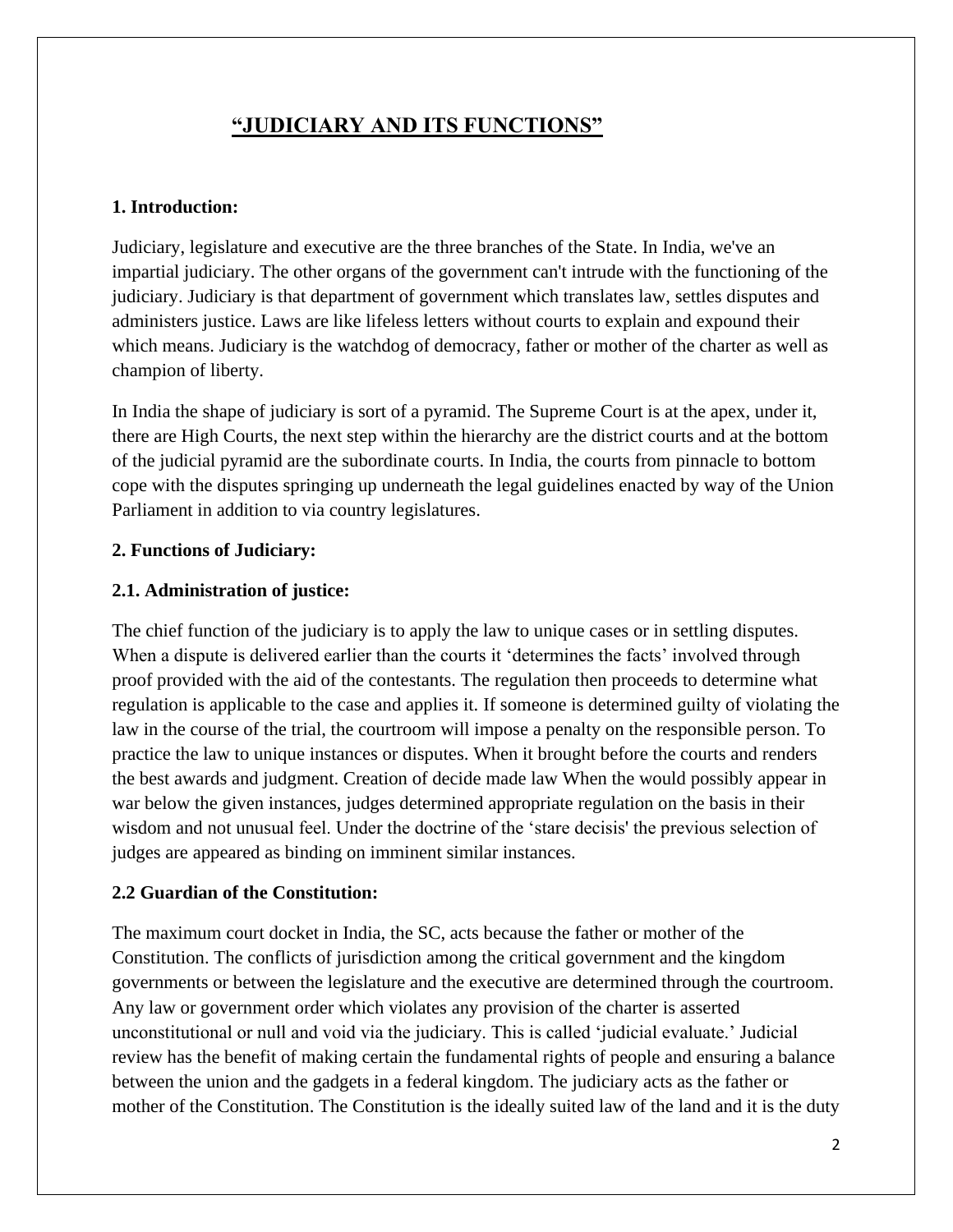of the judiciary to interpret and shield it. For this cause the judiciary can behavior judicial evaluate over any law for figuring out as to whether or not or now not it is according with the letter and spirit of the charter. In case any law is discovered ultra vires (unconstitutional), it's miles rejected via the judiciary and it turns into invalid for future. This energy of the courtroom is referred to as the power of judicial review.

## **2.3. Creation of judge-case law:**

In many instances, the judges aren't capable of, or discover it tough to pick out the right regulation for application. In such cases, the judges determine what the right law is on the basis of their understanding and common experience. In doing so, judges have constructed up a super body of 'choose-made regulation' or 'case law.' As consistent with the doctrine of 'stare decisis', the preceding decisions of judges are typically appeared as binding on later judges in comparable instances.

### **2.4. Role in law making:**

The judiciary additionally plays a position in law-making. The decisions given via the courts without a doubt determine the means, nature and scope of the legal guidelines exceeded through the legislature. The interpretation of legal guidelines by using the judiciary amounts to regulation-making as its miles these interpretations which actually outline the laws. Moreover, 'the judgments brought through the better courts, which can be the Courts of Records, are binding upon lower courts. The latter can determine the cases earlier than them on the idea of the choices made with the aid of the higher courts. Judicial decisions constitute a supply of regulation.

### **2.5. Protector of fundamental rights:**

The judiciary has the splendid responsibility to protect the rights of the humans. A citizen has the right to are seeking the protection of the judiciary in case his rights are violated or threatened to be violated through the government or through non-public organizations or fellow citizens. In all such cases, it will become the duty of the judiciary to shield his rights of the human beings. The judiciary guarantees that people's rights aren't trampled upon with the aid of the State or another business enterprise. The superior courts enforce Fundamental Rights by issuing writs.

### **2.6. To give justice to the people:**

The first and major function of the judiciary is to present justice to the human beings, whenever they may technique it. It awards punishment to folks who after trial are discovered guilty of violating the legal guidelines of the nation or the rights of the people. The aggrieved (harm or pained) citizens can visit the courts for seeking redress (rectify & correct) and reimbursement. They can do so either after they fear any harm to their rights or once they have suffered any loss.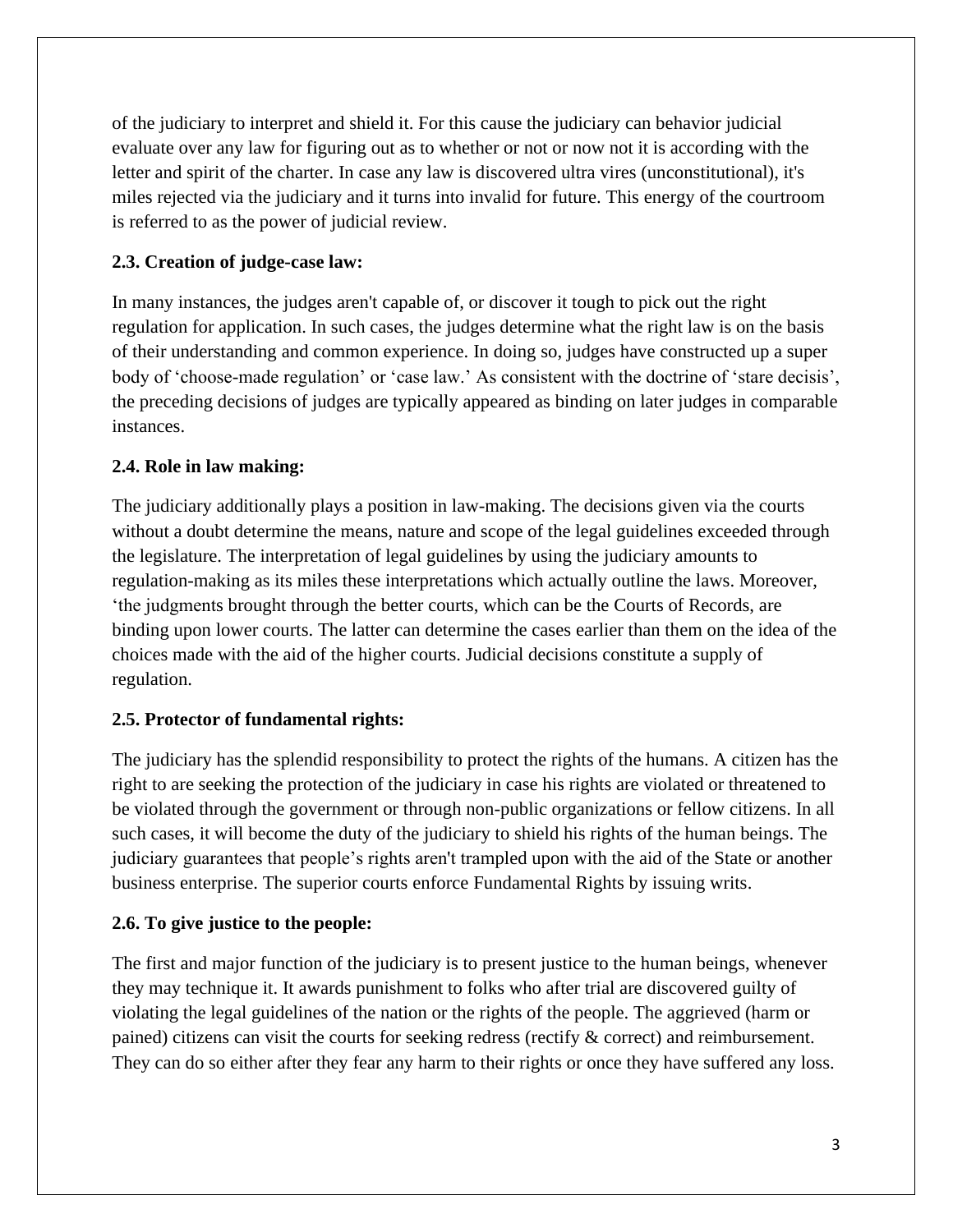The judiciary fixes the quantity and first-class of punishment to take delivery of to the criminals. It decides all instances regarding supply of compensations to the residents.

## **2.7. Role in federation:**

In a federal device, the judiciary has to perform an additionally important position because the mum or dad of the charter and the arbiter of disputes among the Centre and states. It acts as an unbiased and independent umpire between the imperative government and kingdom governments in addition to some of the states. All legal Centre-nation disputes are settled by way of the judiciary.

## **2.8. Maintaining judicial administration:**

The judiciary isn't always a branch of the government. It is impartial of both the legislature and the executive. It is a separate and independent organ with its personal employer and officers. It has the electricity to decide the nature of judicial employer within the state. It frames and enforces its personal regulations. These govern the recruitment and operating of the magistrates and other humans working in the courts. It makes and enforces regulations for the orderly and efficient conduct of judicial administration.

## **2.9. Advisory functions:**

Very regularly the courts are given the obligation to provide advisory reviews to the rulers on any legal count number. For instance, the President of India the energy to consult the Supreme Court any question of regulation or truth that's of public significance.

# **3. Independent of judiciary in India:**

Due to the extended British Raj and then a newly shaped democracy, there has been continually a challenge on how the judiciary in India must feature. Hence, an impartial judiciary turned into the solution to this question. For the prosperity and stability of the rule of thumb of regulation is very crucial. An impartial and impartial judiciary can set up a stable rule of regulation.

Independence of judiciary means, the electricity of upholding the rule of law, with none worry or external have an effect on, and retaining effective control over the actions of the authorities. The independence of the judiciary is part of the simple shape of the Constitution. The independence of the judiciary ensures that the powers of the Parliament, the State legislature, and the Executive, are properly disbursed and there's a balance among the demands of the people and norms of the society. The prison system does now not have any ideology and political hobbies and is regularly rendered neutral.

In the case of S.P Gupta v Union of India (1982), the court docket held that the judges ought to be fearless and ought to uphold the precept of rule of law. This is the basis of the concept of independence of the judiciary.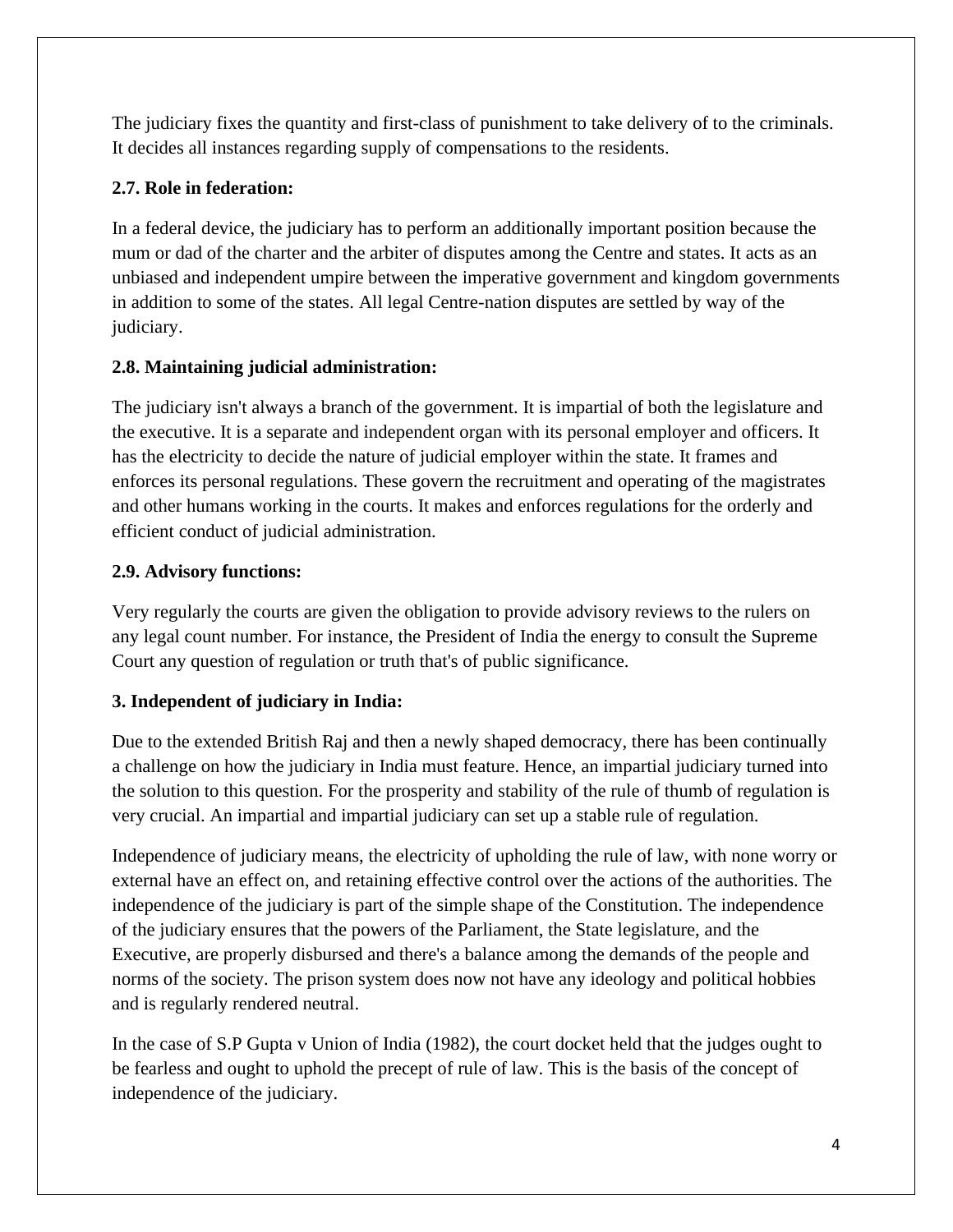In the case of Supreme Court Advocates-on-Record Association & Anr. Vs Union of India (1993), the courtroom located that the independence of the judiciary is essential for democracy to characteristic effectively. The court further concluded via stating the powers and rights can never be hampered as long as the judiciary stays impartial from the government and the legislature.

Around the world, the independence of the judiciary has been a debate. However, as India has a written Constitution, the independence of the judiciary is mentioned in writing, for this reason, making this concept even greater critical. Independence of the judiciary way that the legal fraternity has all of the powers to make their very own selections, with none external has an effect on. The judiciary is not handiest critical in meting out justice but additionally, in solving disputes arising among the States. This can only be executed if the judiciary is unfastened from all outside pressures. Judges play one of the most critical roles inside the criminal system. Hence, independence of the judiciary additionally approaches independence of the judges.

This manner that the judges can submit their reviews and take choices without any affect, they may be now not depending on the Government, and they're no longer depending on any in their advanced judicial officers. Part five of the Indian Constitution offers with the Union Judiciary. The independence of the judiciary starts with the appointment of the judges inside the courts. **Article 124 to Article 147** deal with the appointment of the Supreme Court judges and, Article 214 to Article 231 cope with the appointment of judges in the High Courts. Further, the Subordinate courts are cited underneath **Article 233 to Article 237** of the Constitution. The highest subordinate court docket is that of the courtroom of District Judge. The framers of the Constitution divided the judiciary, legislature, and the government into **3 separate organs**, so that it will ensure that each organ will perform its roles independently and now not intrude with the functioning of the other, and also that this will assist in justifying the principles cited in the Preamble.

### **4. Conclusion:**

The judicial gadget have the maximum duty for choices regarding constitutional freedom, essential rights and obligations of natural character and legal entity inside the jurisdiction for upholding constitutionalism. The independence of judges being District Court judges to a Supreme Court choose safeguards every criminal entity's proper to have their case totally decided on the premise of legal guidelines made through the legislature and on the basis of proof and truth of the case without undue have an effect on or coercion. For a fair steady and management of justice a well functional judicial system plays a critical function.

Many felony jurists, legal researchers and court docket judges has vouched for an unbiased judiciary which a primary want for easy functioning of constitutionalism and staying power of rule of regulation. The interpretation of regulation and statues at some stage in the proceedings of court case by way of the advocates and judges giving primacy to the government. From the